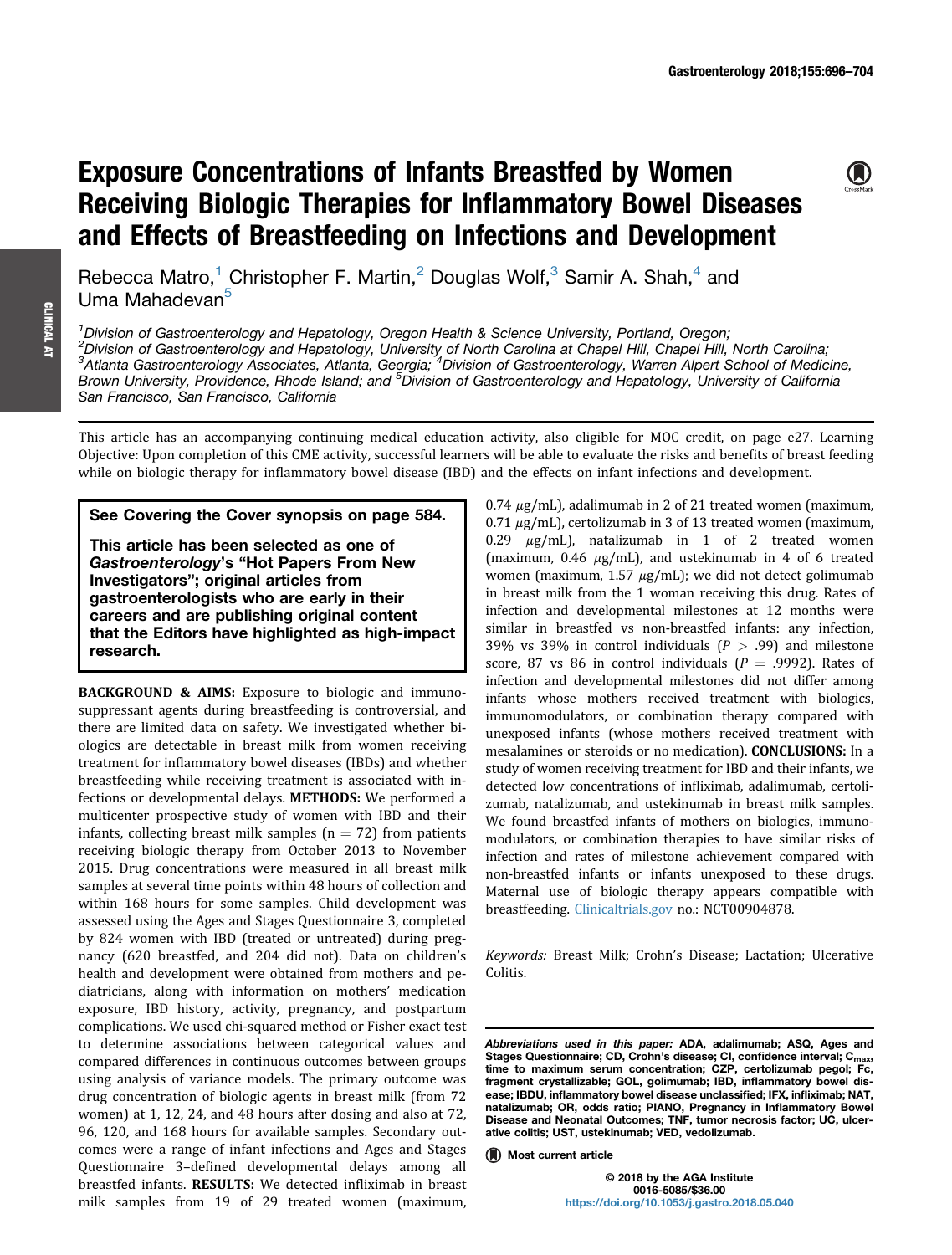# WHAT YOU NEED TO KNOW

### BACKGROUND AND CONTEXT

Biologic medications are commonly used to treat pregnant women with inflammatory bowel disease. Data regarding the safety of breastfeeding while on these medications and transfer of biologics in breast milk is limited.

## NEW FINDINGS

Biologic medications are detected in breast milk at very low levels. Breastfed infants of mothers on biologic medications have similar rates of milestone achievement and risk of infection as breastfed infants of mothers not on biologic medications and non-breastfed infants.

### **LIMITATIONS**

Several of the drugs studied had a much smaller sample size. Breast milk samples were only obtained out to 48 hours from drug dosing for most mothers, and to 168 hours for a small group.

#### IMPACT

This study suggests that biologic medications are compatible with breastfeeding, and there is no increased risk of infection or negative impact on infants exposed to low levels of biologic medications transferred through breast milk.

A vailable data suggest that the use of biologic<br>(monoclonal antibody) therapy during pregnancy does not lead to an increased rate of adverse pregnancy outcomes in women with inflammatory bowel disease (IBD) or their infants. $1-3$  $1-3$  $1-3$  Given the harmful effect of active disease on pregnancy outcomes and the risk of flare with discontinuation of therapy, women are counseled to continue most IBD therapy throughout pregnancy. $4,5$  The biologic medications used to treat IBD currently include infliximab (IFX), adalimumab (ADA), certolizumab pegol (CZP), golimumab (GOL), vedolizumab (VED), natalizumab (NAT), and ustekinumab (UST). IFX, ADA, GOL, VED, and UST are IgG1 monoclonal antibodies and can actively cross the placenta and be detectable in the infant at birth. $6-10$  $6-10$  $6-10$  CZP does not have a fragment crystallizable (Fc) portion; therefore, placental transfer is passive and minimal.<sup>[9](#page-7-0)</sup>

The American Academy of Pediatrics recommends that women breastfeed for at least 6 months after birth.<sup>[11](#page-7-0)</sup> However, existing data regarding the safety and transfer of biologic agents via breast milk is limited to case reports and small case series. $12-16$  $12-16$  The aim of this study was to determine whether biologic agents are detectable in breast milk and to what degree and to assess whether breastfeeding while taking biologic agents affects rate of infections and achievement of developmental milestones of children born to women with IBD.

# Materials and Methods

This study is part of the Pregnancy in Inflammatory Bowel Disease and Neonatal Outcomes (PIANO) registry, started in 2007. The PIANO registry is a multicenter, national prospective study of pregnancy and neonatal outcomes in women with IBD and their infants among sites of the Crohn's Colitis Foundation Clinical Research Alliance. To date, over 1500 women have been enrolled from 30 sites in the United States. Collection and analysis of breast milk was a predefined secondary endpoint.

Mothers who were enrolled in the PIANO registry completed standard comprehensive questionnaires at intake, during each trimester, at birth, and at months 4, 9, and 12 after birth. Data included maternal demographics, age at IBD diagnosis, disease duration and location, disease activity, specific IBD medications used at conception and in each trimester, and complications during pregnancy and postpartum. History of breastfeeding was obtained when the child was 12 months of age, when mothers were asked whether they had breastfed; the duration of breastfeeding; reasons for never breastfeeding or for stopping; and additional details of IBD medications taken, stopped, or avoided during breastfeeding. The breastfeeding questionnaire was introduced to the cohort beginning in 2010.

For childhood illnesses, mothers and the child's pediatrician provided information about whether the infant was hospitalized, indication for hospitalization, and diagnosis of infection. Serious infections, defined as pneumonia, sepsis, abscess, bladder infection, cellulitis, meningitis, and those requiring hospitalization, were separated from minor infections, including otitis media and upper respiratory tract infections. Outcomes of infants of mothers exposed to a biologic agent were compared with those of infants of mothers exposed to an immunomodulator (azathioprine/6 mercaptopurine), combination therapy (immunomodulator  $+$  biologic agent), and unexposed mothers (on mesalamine, steroids, or no medication). Mothers measured and reported infant developmental milestones using the Ages and Stages Questionnaire, third edition (ASQ3), a parent-completed developmental screening tool that assesses communication, gross motor, fine motor, problemsolving, and personal adaptive skills at specific ages from 2– 60 months. Normative data have been collected from more than 2000 children from diverse ethnic and socioeconomic backgrounds. Suspected development delay is defined as an ASQ3 score 2 or more standard deviations below national means. $17$ 

To characterize presence of monoclonal antibodies in breast milk, all actively breastfeeding women enrolled in the PIANO registry from October 2013 to November 2015 who were taking a biologic medication were asked to provide breast milk samples (0.5–2.0 mL/sample). Samples were collected 1, 12, 24, and 48 hours after drug administration, at various time points after birth. In December 2014, the protocol was amended to allow collection of additional samples at 72, 96, 120, and 168 hours after drug dosing.

The study was approved by the institutional review boards at all participating sites, and all women provided written informed consent. The study was funded by a Senior Research Award (Grant ID A127549) from the Crohn's and Colitis Foundation. All authors had access to the study data and reviewed and approved the final manuscript.

### Outcome Measures

The primary outcome was the drug concentration and/or detection of the biologic agent in breast milk at 1, 12, 24, and 48 hours after dosing and also at 72, 96, 120, and 168 hours, when available. Secondary outcomes were a range of infant infections and ASQ3-defined developmental delays among all breastfed infants.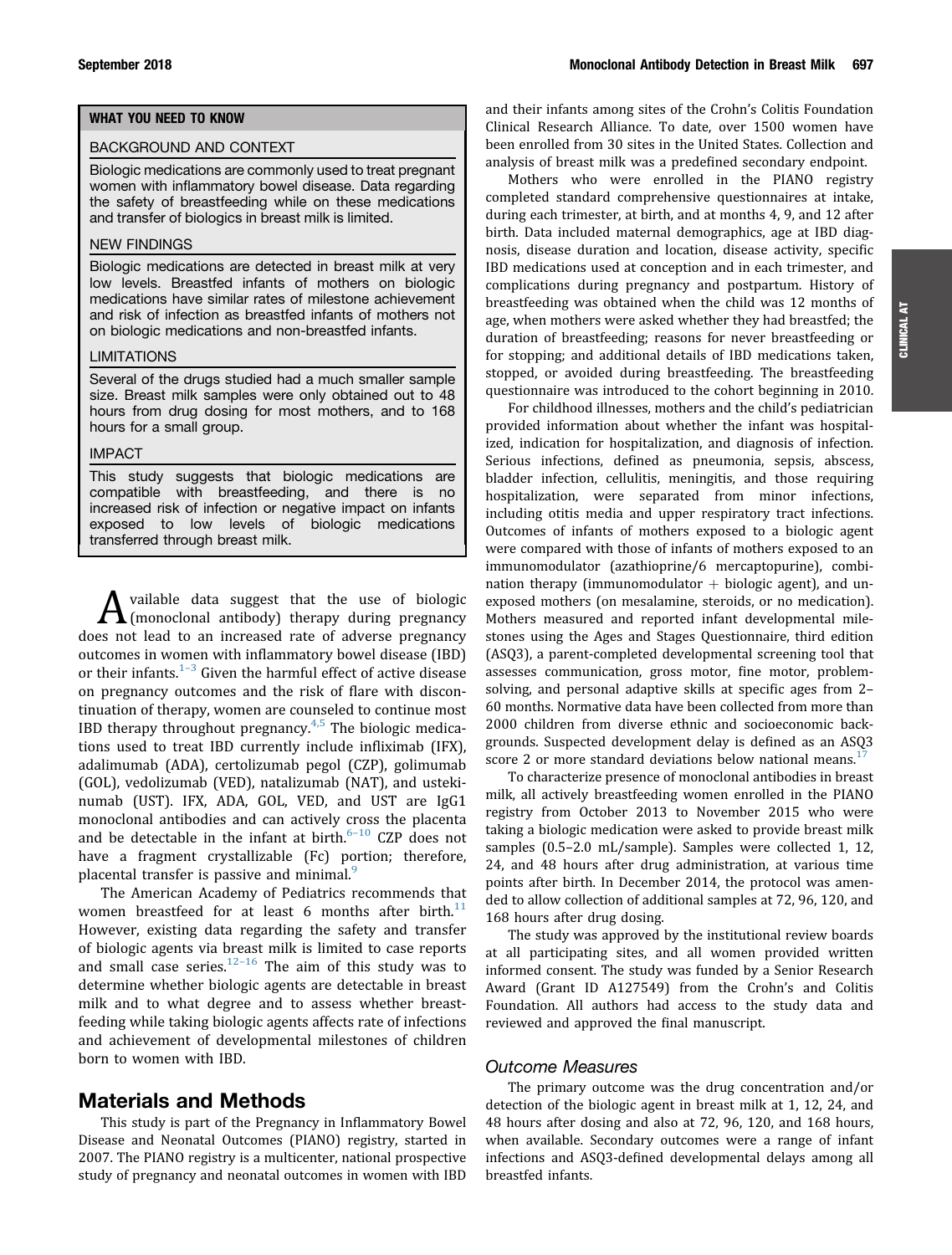# <span id="page-2-0"></span>Determination of Drug Concentrations in Breast Milk

Drug concentrations in breast milk were measured by a previously described homogenous mobility shift assay for drug concentrations in serum. $^{18}$  $^{18}$  $^{18}$  Briefly, 8 standards were generated by a 1:2 linear dilution using normal human breast milk starting at 10  $\mu$ g/mL. Three positive controls were generated by spiking 2, 1, and 0.5  $\mu$ g/mL of drug into normal human breast milk. Twelve microliters of either standard, control, or patient sample were added to individual wells of a 96-well, low-protein–binding, round-bottom plate. Normal human breast milk was added without labeled tumor necrosis factor- $\alpha$ (TNF- $\alpha$ ) as background subtraction or with labeled TNF- $\alpha$  as a negative control. Appropriate amounts of labeled TNF- $\alpha$  were added, and final volume was brought up to 300  $\mu$ L with 1  $\times$ phosphate buffered saline/ $0.1$   $\times$  bovine serum albumin. The samples were then filtered using a  $0.2$ - $\mu$ m Millipore filter (Billerica, MA), and 100  $\mu$ L was injected onto the high performance liquid chromatography. The TNF- $\alpha$ /drug complexes and the free TNF- $\alpha$  were then resolved on a Phenomenex (Torrance, CA) Yarra size-exclusion column. A standard curve was generated by plotting the proportion-shifted area [bound TNF- $\alpha$ ] (bound TNF- $\alpha$  + unbound TNF- $\alpha$ ) vs drug concentration. Patient samples and controls were then interpolated from this curve to determine the drug concentration. A similar process was used for non-TNF biologics. All samples were analyzed by Prometheus Labs, Inc (San Diego, CA) at no cost.

### Statistical Analysis

We examined univariate frequencies and distributional parameters of laboratory test results, outcomes, and

| 31.2(4.6)<br>31.2(4.5)<br>31.3(4.9)<br>31.8(3.2)<br>Age, y, mean (SD)<br>Duration of disease, y, mean (SD)<br>8.5(6.2)<br>8.4(6.3)<br>8.8(6.0)<br>9.1(7.1)<br>Disease type, n (%)<br>UC<br>316 (38.3)<br>66 (32.4)<br>8(28.6)<br>250 (40.3)<br><b>CD</b><br>487 (59.1)<br>130 (63.7)<br>19 (67.9)<br>357 (57.6)<br><b>IBDU</b><br>21(2.5)<br>13(2.1)<br>8(3.9)<br>1(3.6)<br>Medication, n (%)<br>244 (29.6)<br>Control<br>208 (33.5)<br>36 (17.6)<br>0(0)<br>0(0)<br>158 (19.2)<br>102 (16.5)<br>56 (27.5)<br>Group A<br>Group B<br>322 (39.1)<br>243 (39.2)<br>79 (38.7)<br>65 (91.3)<br>Group AB<br>100(12.1)<br>67 (10.8)<br>33 (16.2)<br>7(9.7) | Breast milk sample: yes |
|-----------------------------------------------------------------------------------------------------------------------------------------------------------------------------------------------------------------------------------------------------------------------------------------------------------------------------------------------------------------------------------------------------------------------------------------------------------------------------------------------------------------------------------------------------------------------------------------------------------------------------------------------------|-------------------------|
|                                                                                                                                                                                                                                                                                                                                                                                                                                                                                                                                                                                                                                                     |                         |
|                                                                                                                                                                                                                                                                                                                                                                                                                                                                                                                                                                                                                                                     |                         |
|                                                                                                                                                                                                                                                                                                                                                                                                                                                                                                                                                                                                                                                     |                         |
|                                                                                                                                                                                                                                                                                                                                                                                                                                                                                                                                                                                                                                                     |                         |
|                                                                                                                                                                                                                                                                                                                                                                                                                                                                                                                                                                                                                                                     |                         |
|                                                                                                                                                                                                                                                                                                                                                                                                                                                                                                                                                                                                                                                     |                         |
|                                                                                                                                                                                                                                                                                                                                                                                                                                                                                                                                                                                                                                                     |                         |
|                                                                                                                                                                                                                                                                                                                                                                                                                                                                                                                                                                                                                                                     |                         |
|                                                                                                                                                                                                                                                                                                                                                                                                                                                                                                                                                                                                                                                     |                         |
|                                                                                                                                                                                                                                                                                                                                                                                                                                                                                                                                                                                                                                                     |                         |
|                                                                                                                                                                                                                                                                                                                                                                                                                                                                                                                                                                                                                                                     |                         |
| Biologic, n (%)                                                                                                                                                                                                                                                                                                                                                                                                                                                                                                                                                                                                                                     |                         |
| Infliximab<br>168 (27)<br>60 (29)<br>29 (40.3)<br>228 (28)                                                                                                                                                                                                                                                                                                                                                                                                                                                                                                                                                                                          |                         |
| Adalimumab<br>136 (17)<br>99 (16)<br>37(18)<br>21(29.2)                                                                                                                                                                                                                                                                                                                                                                                                                                                                                                                                                                                             |                         |
| Certolizumab<br>72 (9)<br>54 (9)<br>13 (18.6)<br>18 (9)                                                                                                                                                                                                                                                                                                                                                                                                                                                                                                                                                                                             |                         |
| Golimumab<br>1(1.4)<br>1(0)<br>1(0)<br>0(0)                                                                                                                                                                                                                                                                                                                                                                                                                                                                                                                                                                                                         |                         |
| Natalizumab<br>12(1)<br>8(1)<br>4(2)<br>2(2.8)                                                                                                                                                                                                                                                                                                                                                                                                                                                                                                                                                                                                      |                         |
| Ustekinumab<br>6(1)<br>6(1)<br>0<br>6(8.3)                                                                                                                                                                                                                                                                                                                                                                                                                                                                                                                                                                                                          |                         |
| Disease activity, n (%)                                                                                                                                                                                                                                                                                                                                                                                                                                                                                                                                                                                                                             |                         |
| 562 (69.5)<br>441 (72.3)<br>121 (60.8)<br>55 (77.5)<br>None                                                                                                                                                                                                                                                                                                                                                                                                                                                                                                                                                                                         |                         |
| Mild<br>152 (18.8)<br>105 (17.2)<br>47 (23.6)<br>13 (18.3)                                                                                                                                                                                                                                                                                                                                                                                                                                                                                                                                                                                          |                         |
| 89 (11.0)<br>Moderate<br>63 (10.3)<br>26(13.1)<br>2(2.8)                                                                                                                                                                                                                                                                                                                                                                                                                                                                                                                                                                                            |                         |
| 6(0.7)<br>1(0.2)<br>5(2.5)<br>1(1.4)<br>Severe                                                                                                                                                                                                                                                                                                                                                                                                                                                                                                                                                                                                      |                         |

### Table 1.Maternal Characteristics

characteristics of the study population to identify outliers or implausible values and to permit checking model assumptions. To estimate the associations between maternal IBD drug exposures and developmental milestones and rates of infections, we calculated chi-square or Fisher exact P values for associations between categorical values and estimated F statistics using analysis of variance models to determine differences in continuous outcomes between various exposure groups.

# **Results**

# Patient Characteristics

A total of 824 women completed the breastfeeding status questionnaire (Table 1). Overall, 620 (75%) women breastfed, and 204 (25%) did not. The average age of those who breastfed was 31.2 years, and the average duration of disease was 8.4 years. There was no difference in age  $(P = .8404)$  or duration of disease ( $P = .3766$ ) between those who breastfed and those who did not. Of the women who breastfed, 58% had Crohn's disease (CD), 40% had ulcerative colitis (UC), and 2% had inflammatory bowel disease unclassified (IBDU). Of those who completed the breastfeeding survey, 72 women submitted breast milk samples. Women who provided breast milk samples were of similar age (31.8 years) and had similar disease duration (9.1 years) as women who did not. Women with lower gestational disease activity were more likely to provide breast milk samples, with women in the lowest quartile of disease activity more than 3 times as likely to provide a sample than those in highest quartile ( $P = .0361$ ). Of those women who submitted breast milk samples, 68% had CD, 28.6% had UC, and 3.6% had IBDU.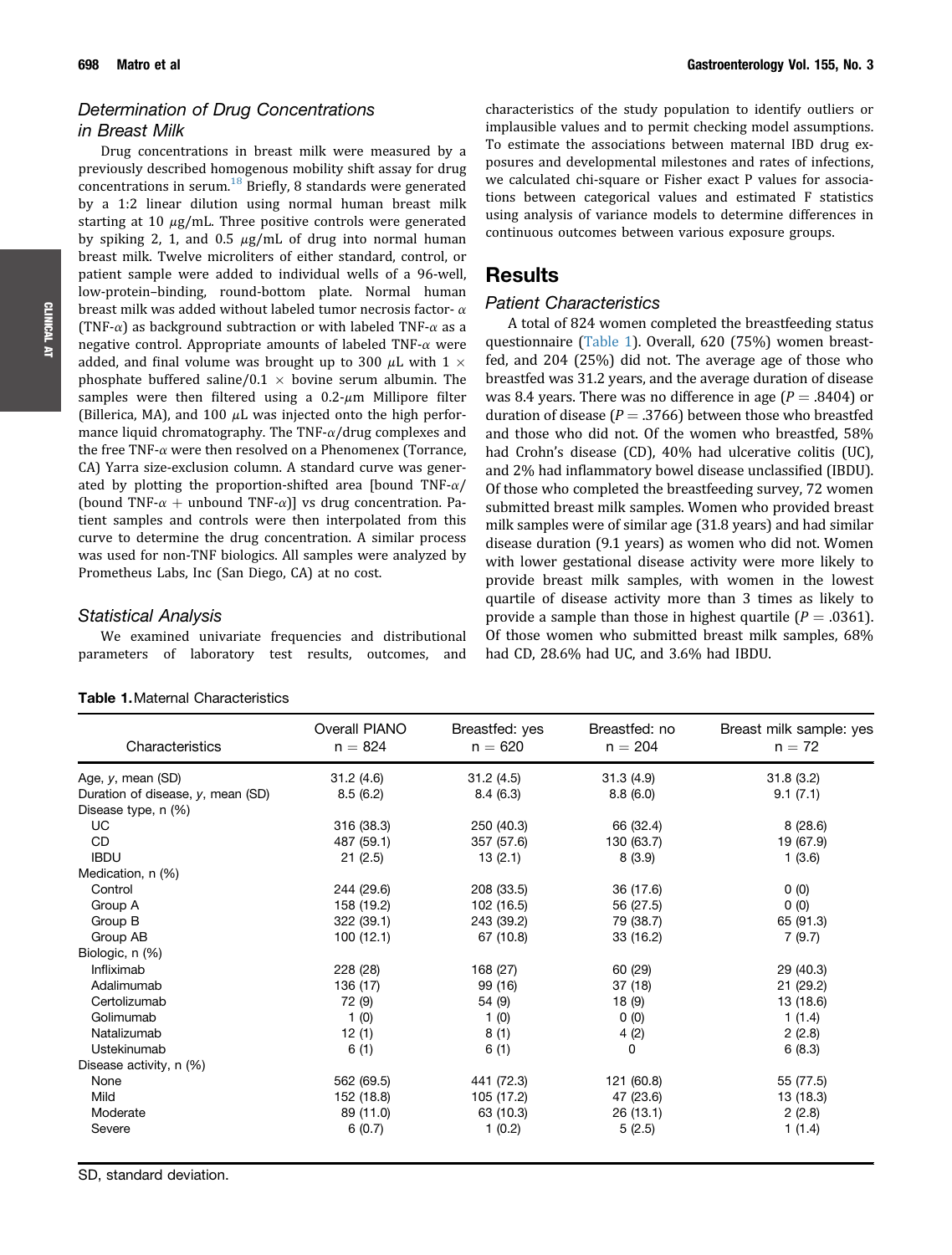Table 2.Breastfeeding and Drug Exposure

|                                                                                                                               | Breastfed, n (%)                                     |                                                         |                                 |
|-------------------------------------------------------------------------------------------------------------------------------|------------------------------------------------------|---------------------------------------------------------|---------------------------------|
| Group                                                                                                                         | N٥                                                   | Yes                                                     | Total. n                        |
| Unexposed<br>Group A: thiopurine exposure<br>Group B: biologic exposure<br>Group AB: combination therapy<br>exposure<br>Total | 36 (15)<br>56 (35)<br>79 (25)<br>33 (33)<br>204 (25) | 208 (85)<br>102 (65)<br>243 (75)<br>67 (67)<br>620 (75) | 244<br>158<br>322<br>100<br>824 |
|                                                                                                                               |                                                      |                                                         |                                 |

Among the 824 women with information on breastfeeding, there was no significant difference in breastfeeding status between those with CD, UC, and IBDU. The likelihood of breastfeeding decreased with increasing disease activity [\(Table 1\)](#page-2-0). Among women who breastfed, women with moderate (10.3%) or severe (0.2%) disease activity were less likely to breastfeed than women with no (72.3%) or mild (17.2%) disease activity ( $P = .0018$ ). Unexposed women (85%) were significantly more likely to breastfeed compared with women on immunomodulators (65%), biologics (75%), and combination therapy  $(67%)$   $(P < .0001)$  (Table 2). Compared with unexposed women, those receiving biologic monotherapy were half as likely to breast feed (odds ratio [OR], 0.53; 95% confidence interval [CI], 0.34–0.82]), whereas those on immunomodulators or combination therapy were even less likely (immunomodulators alone: OR, 0.32; 95% CI, 0.20–0.51; combination therapy, OR, 0.35; 95% CI, 0.20– 0.61). Women receiving biologic monotherapy were significantly more likely to breastfeed than women on combination therapy or immunomodulators (OR, 1.69; 95% CI, 1.12–2.55).

Among women who did not breastfeed, the most common reasons were concerns about exposing their baby to IBD medications (40%, 48/121) and personal preference (24%, 19/121) (Figure 1). Ten percent of patients said their doctor recommended that they not breastfeed. Sixteen of 26 patients who reported "other" for not breastfeeding provided specific reasons, which were primarily related to difficulty with milk production or latching and work schedules. Reasons for not breastfeeding were similar regardless of type of drug exposure. Few women (13%, 80/626) reported stopping an IBD medication during or after pregnancy to breastfeed. In addition, 12% (75/634) of women chose not to take an additional IBD medication to breastfeed. At 1 year, 28% (172/623) of women were still breastfeeding, and 27% (171/623) had stopped because of personal preference or the baby's age. Duration of breastfeeding did not differ among drug exposure groups, but women with higher disease activity breastfed for a shorter duration ( $P = .04$ ).

# Breast Milk Concentrations

Seventy-two women submitted breast milk samples: 29 IFX, 21 ADA, 13 CZP, 1 GOL, 6 UST, and 2 NAT [\(Table 3](#page-4-0)). Only 10% (7/72) of women were taking concomitant immunomodulators. The date of the last dose of drug before birth was available for 19 women, with a mean of 41.7 (range, 7–98) days.

Infliximab. Among the 29 women receiving IFX, only 1 woman was receiving a concomitant immunomodulator. Nineteen of 29 (66%) women had at least 1 sample with a detectable breast milk infliximab concentration. Maximum breast milk concentration was detected between 24 and 48 hours after infusion (range,  $0.15-0.74 \mu g/mL$ ). Seventeen (59%) women who submitted samples had the drug detected at 48 hours (mean concentration,  $0.2 \mu g/mL$ ). Eight women submitted samples 168 hours after infusion, of whom 5 had detectable concentrations. All those with detectable concentrations at 72 hours or later also had detectable concentrations between 1 and 48 hours after infusion (mean concentration,  $0.1 \mu g/mL$ ).

Adalimumab. Twenty-one women on ADA submitted breast milk samples, and 4 of those were receiving an immunomodulator. ADA was detected in breast milk in only 2 patients (9.5%), 1 receiving an immunomodulator, with



Figure 1. Decision not to breastfeed by drug exposure. Reasons patients did not breastfeed based on drug exposure. Group A, thiopurine exposure only. Group B, biologic exposure only. Group AB, combination therapy exposure.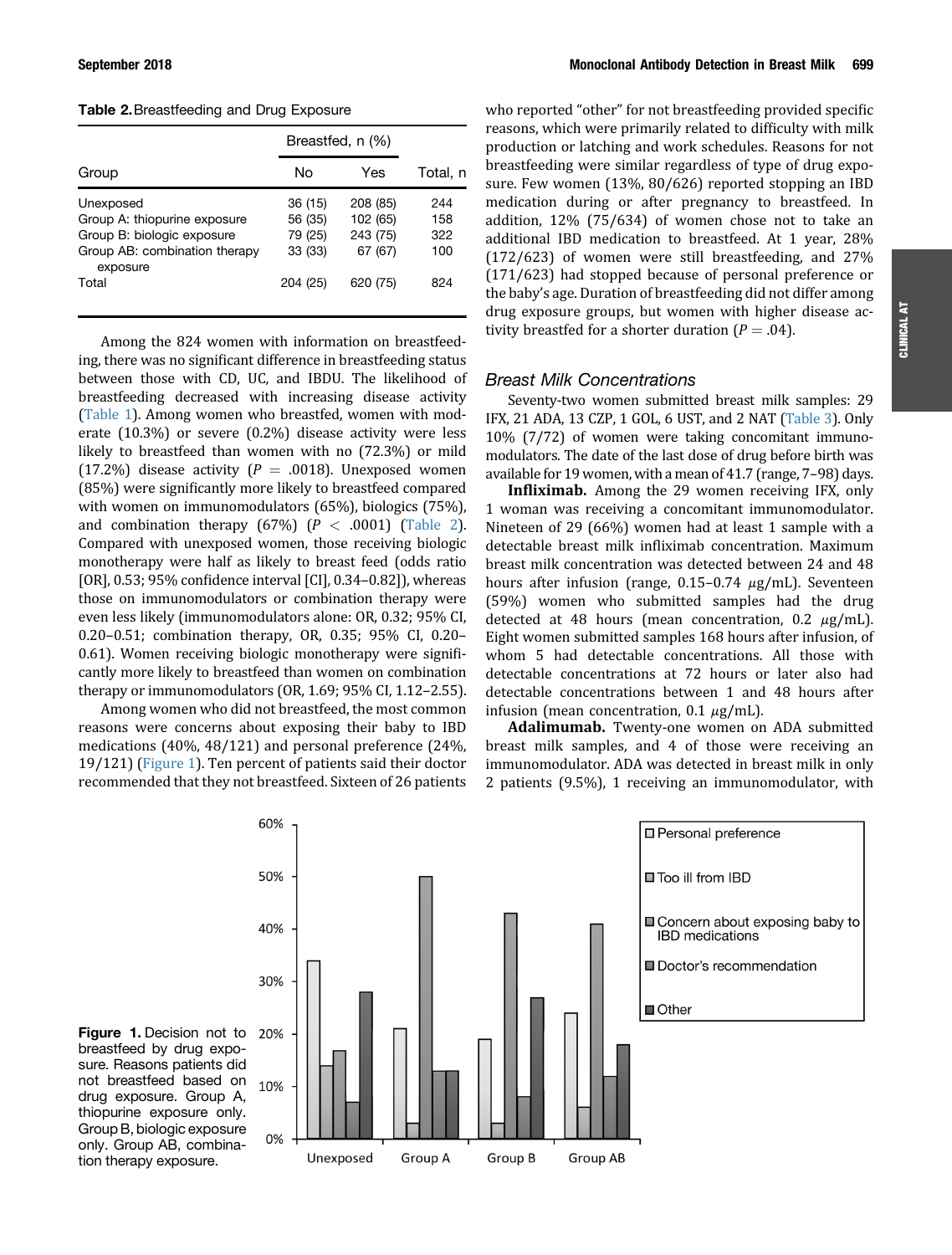N/A, not applicable.

<span id="page-4-0"></span>

| <b>Table 3.</b> Breast Milk Drug Levels and Data |  |  |  |  |  |
|--------------------------------------------------|--|--|--|--|--|
|--------------------------------------------------|--|--|--|--|--|

| Drug         | Total Patients, n | Total patients with a<br>detectable level, n (%) | Peak (range), $\mu$ g/mL | Peak time range, hr |
|--------------|-------------------|--------------------------------------------------|--------------------------|---------------------|
| Infliximab   | 29                | 19 (66.0)                                        | $0.74(0.15 - 0.74)$      | 24–48               |
| Adalimumab   | 21                | 2(9.5)                                           | $0.71(0.45 - 0.71)$      | $12 - 24$           |
| Certolizumab | 13                | 3(23.0)                                          | $0.29(0.27 - 0.29)$      | $24 - 48$           |
| Golimumab    |                   | 0(0)                                             | N/A                      | N/A                 |
| Ustekinumab  | 6                 | 4(66.7)                                          | 1.57 (0.72-1.57)         | $12 - 24$           |
| Natalizumab  | 2                 | (50.0)                                           | 0.46                     | 24                  |

CLINICALAT

the maximum concentration seen between 12 and 24 hours after injection (range,  $0.45-0.71 \mu g/mL$ ). Seven women provided breast milk samples out to 7 days, and ADA was undetectable at all time points in those women.

Certolizumab pegol. Thirteen women receiving CZP submitted breast milk samples, and 2 of them were also on an immunomodulator. The drug was detected in 3 women (23%) receiving CZP alone, with peak concentrations seen between 12 and 48 hours (range,  $0.27-0.29 \mu g/mL$ ). Two women with undetectable concentrations in the first 48 hours after injection submitted breast milk samples out to 7 days, and CZP was undetectable at all time points.

Golimumab. One woman on GOL submitted breast milk samples up to 7 days after her injection. The drug was not detected in any of the samples.

Ustekinumab. Six women receiving UST provided samples. None were taking a concomitant immunomodulator. UST was detected in 4 of 6 (67%) samples, with peak concentrations seen between 12 and 72 hours after injection (range,  $0.72-1.57 \mu g/mL$ ). All of the mothers with detectable concentrations submitted samples out to 7 days, and 3 of those had concentrations detected beyond 48 hours.

Natalizumab. Two women receiving NAT submitted breast milk samples out to 48 hours. The drug was detected in breast milk in 1 woman at 12 hours and 24 hours (0.26 and 0.46  $\mu$ g/mL, respectively).

# Infection, Growth, and Development

Among the 824 women with breastfeeding data, per the ASQ3, there was no increased risk of developmental delay or lack of milestone achievement at 12 months in infants who were breastfed compared with not breastfed (Table 4), and ASQ3 scores of breastfed infants did not differ by maternal medical therapy ([Table 5\)](#page-5-0). There was no difference in rates

|                                                | Overall PIANO | Breastfed: yes | Breastfed: no |         |
|------------------------------------------------|---------------|----------------|---------------|---------|
| Outcome (infant age)                           | $n = 824$     | $n = 620$      | $n = 204$     | P value |
| NICU stay (0-12 mo), n (%)                     |               |                |               |         |
| No                                             | 728 (88)      | 552 (89)       | 176 (86)      | .3141   |
| Yes                                            | 96 (12)       | 68 (11)        | 28 (14)       |         |
| Milestone scores (12 mo), mean (SD)            | 87 (10)       | 87 (9.7)       | 86 (11)       | .9992   |
| Infection, any $(4 \text{ mo})$ , n $(\%)$     |               |                |               |         |
| No                                             | 705 (86)      | 533 (86)       | 172 (84)      | .4869   |
| Yes                                            | 116 (14)      | 84 (14)        | 32 (16)       |         |
| Infection, any (9 mo), n (%)                   |               |                |               |         |
| No                                             | 512 (68)      | 384 (68)       | 128 (69)      | .8555   |
| Yes                                            | 236 (32)      | 179 (32)       | 57 (31)       |         |
| Infection, any $(12 \text{ mo})$ , n $(\%)$    |               |                |               |         |
| No                                             | 500 (61)      | 376 (61)       | 124 (61)      | >.99    |
| Yes                                            | 324 (39)      | 244 (39)       | 80 (39)       |         |
| Infection, no OM, $(4 \text{ mo})$ , n $(\%)$  |               |                |               |         |
| No                                             | 755 (92)      | 569 (92)       | 186 (91)      | .6564   |
| Yes                                            | 66 (8)        | 48 (8)         | 18 (9)        |         |
| Infection, no OM, $(9 \text{ mo})$ , n $(%$    |               |                |               |         |
| No                                             | 643 (86)      | 487 (87)       | 156 (84)      | .4654   |
| Yes                                            | 105 (14)      | 76 (13)        | 29 (16)       |         |
| Infection, no OM, $(12 \text{ mo})$ , n $(\%)$ |               |                |               |         |
| No                                             | 659 (80)      | 495 (80)       | 164 (80)      | .9198   |
| Yes                                            | 165 (20)      | 125 (20)       | 40 (20)       |         |

Table 4.Effect of Breastfeeding on Growth, Developmental Milestones, and Infection

NICU, neonatal intensive care unit; OM, otitis media; SD, standard deviation.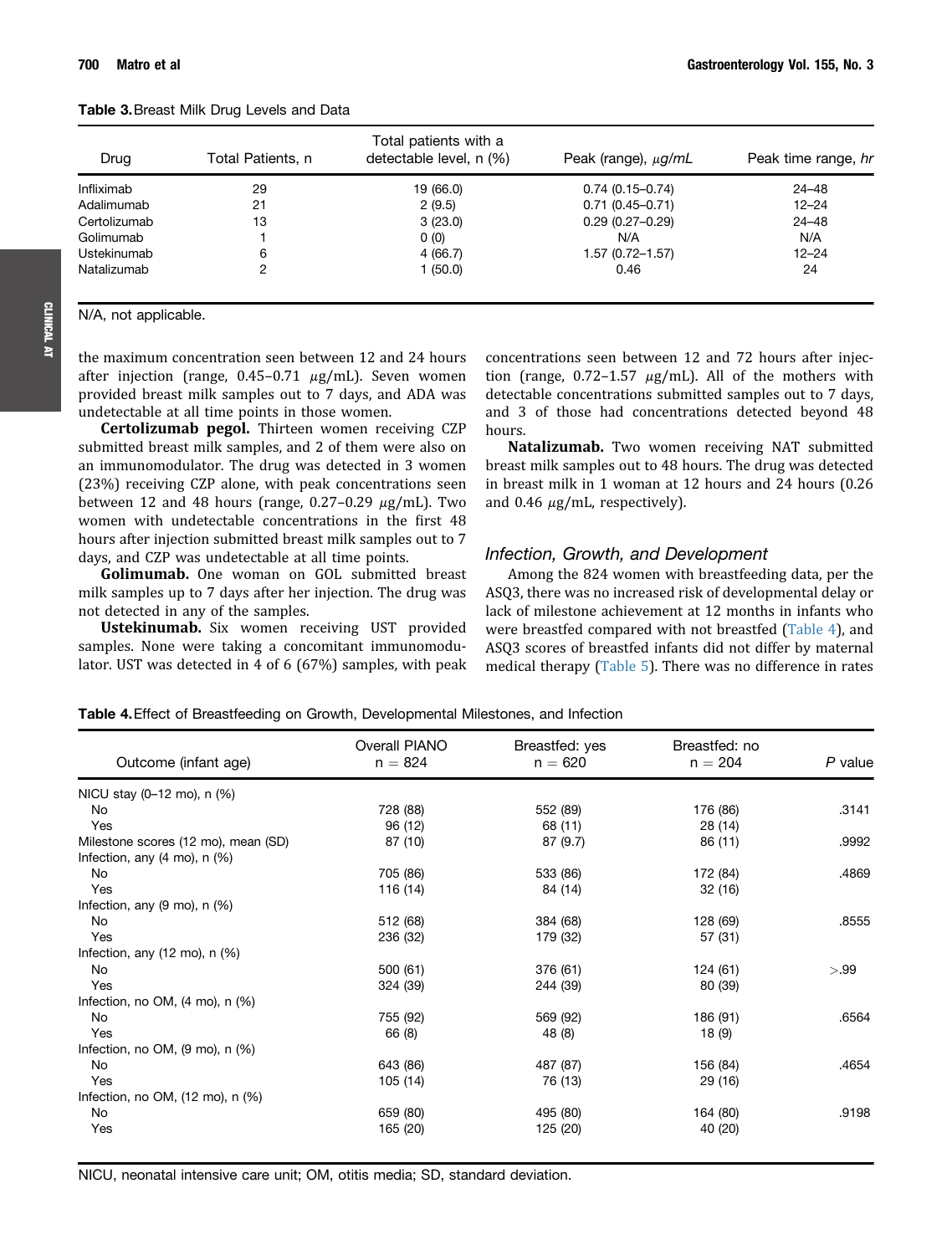<span id="page-5-0"></span>

|  |  | Table 5. Effect of Drug Exposure on Infant Growth, Development, and Infection Among Breastfed Infants |  |  |  |
|--|--|-------------------------------------------------------------------------------------------------------|--|--|--|
|  |  |                                                                                                       |  |  |  |

| Outcome (infant age)                         | Overall<br>$n = 620$ | Unexposed<br>$n = 208$ | Group A<br>$n = 102$ | Group B<br>$n = 243$ | Group AB<br>$n = 67$ | P value |
|----------------------------------------------|----------------------|------------------------|----------------------|----------------------|----------------------|---------|
| Duration breastfed, mean (SD)                | 7.4(4.2)             | 7.2(4.2)               | 7.3(4.1)             | 7.4(4.2)             | 7.2(4.4)             | .9788   |
| Milestone scores (12 mo), mean (SD)          | 87 (10)              | 87 (11)                | 87(9)                | 88 (9)               | 88 (9)               | .5491   |
| NICU stay, (12 mo), n (%)                    |                      |                        |                      |                      |                      |         |
| No                                           | 552 (89)             | 191 (92)               | 93 (91)              | 212 (8)              | 56 (84)              | .3141   |
| Yes                                          | 68 (11)              | 17(8)                  | 9(9)                 | 31(13)               | 11 (16)              |         |
| Infection, any $(4 \text{ mo})$ , n $(\%)$   |                      |                        |                      |                      |                      |         |
| No                                           | 533 (86)             | 182 (88)               | 93 (92)              | 201 (83)             | 57 (87)              | .4869   |
| Yes                                          | 84 (14)              | 26 (13)                | 8(8)                 | 41 (17)              | 9(14)                |         |
| Infection, any $(9 \text{ mo})$ , n $(%$     |                      |                        |                      |                      |                      |         |
| No                                           | 384 (68)             | 126 (68)               | 64 (70)              | 153 (67)             | 41 (68)              | .8555   |
| Yes                                          | 179 (32)             | 58 (32)                | 28 (30)              | 74 (33)              | 19 (32)              |         |
| Infection, any $(12 \text{ mo})$ , n $(\%)$  |                      |                        |                      |                      |                      |         |
| No                                           | 376 (61)             | 114 (55)               | 68 (67)              | 153 (63)             | 41 (61)              | >.99    |
| Yes                                          | 244 (39)             | 94 (45)                | 34 (33)              | 90 (37)              | 26 (39)              |         |
| Infection, no OM $(4 \text{ mo})$ , n $(%$   |                      |                        |                      |                      |                      |         |
| No                                           | 569 (92)             | 193 (93)               | 98 (97)              | 215 (89)             | 63 (95)              | .6564   |
| Yes                                          | 48 (8)               | 15(7)                  | 3(3)                 | 27(11)               | 3(5)                 |         |
| Infection, no OM $(9 \text{ mo})$ , n $(\%)$ |                      |                        |                      |                      |                      |         |
| No                                           | 487 (87)             | 163 (89)               | 84 (91)              | 188 (83)             | 52 (87)              | .4654   |
| Yes                                          | 76 (13)              | 21(11)                 | 8(9)                 | 39 (17)              | 8(13)                |         |
| Infection, no OM (12 mo), n (%)              |                      |                        |                      |                      |                      |         |
| No                                           | 495 (80)             | 160 (77)               | 86 (84)              | 197 (81)             | 52 (78)              | .9198   |
| Yes                                          | 125 (20)             | 48 (23)                | 16 (16)              | 46 (19)              | 15 (22)              |         |

NICU, neonatal intensive care unit; OM, otitis media; SD, standard deviation.

of infection among infants who were breastfed and those who were not ([Table 4](#page-4-0)). Breastfed infants exposed to immunomodulators, biologics, or combination therapy had similar milestone achievement and were also not more likely to have an infection in the first 12 months of life compared with unexposed infants or infants who were not breastfed (Table 5). This was true for all infections and also when excluding otitis media, the most common infection. Of note, breastfed infants were numerically more likely (39% vs 36%) to attend daycare and/or have a sibling in daycare (62% vs 48%).

# **Discussion**

To our knowledge, this is the largest prospective observational study evaluating biologic breast milk transfer from women with IBD to their infants and includes data for nearly all of the biologic medications currently used to treat IBD. In this study, IFX, ADA, CZP, UST, and NAT were all detected in breast milk samples, but at very low concentrations. Concomitant immunomodulator use did not affect drug detection in breast milk. Among the cohort of 824 infants, breastfeeding while receiving biologic therapy did not adversely affect the rate of infection or achievement of developmental milestones compared with not breastfeeding.

Recommendations have historically been for women receiving anti-TNF- $\alpha$  or biologic therapy to avoid breastfeeding. However, breastfeeding should be low risk, because IgA is the predominant immunoglobulin found in breast milk, and the biologic agents evaluated here are all in the IgG subclass.<sup>19,20</sup> Therefore, secretion and transfer in breast milk should be minimal.

Current data evaluating the concentrations of the anti– TNF- $\alpha$  drugs IFX, ADA, and CZP in breast milk are limited to case reports. $8,9,12-16$  $8,9,12-16$  $8,9,12-16$  These have shown trivial transfer of IFX,  $13-16$  $13-16$  $13-16$  ADA,  $12,14$  CZP,  $21$  and UST,  $22$  similar to our study.

Monoclonal antibody therapy may be absorbed to some small degree from the gut. An infant who had no intrauterine infliximab exposure and was exposed to the drug only through breast milk after the mother initiated IFX in the postpartum period had a serum concentration of 1.7  $\mu$ g/mL 5 days after the mother's second IFX infusion.<sup>14</sup> The mechanism of absorption is not clear, but it has been postulated to involve the FcRn, which is expressed in a variety of neonatal tissues and the intestinal cells of adults and fetuses. $23,24$ 

We considered whether it would be helpful to understand the serum pharmacokinetics of these biologic medications to predict degree and timing of detectable breast milk concentrations by looking at the drug half-life and  $C_{\text{max}}$ (time to maximum serum concentration). Half-life and  $C_{\text{max}}$ for each agent are listed in [Table 6](#page-6-0).<sup>[22,25](#page-7-0)-[29](#page-7-0)</sup>

For IFX, 8 women submitted samples our to 168 hours, of whom 5 had detectable concentrations beyond 48 hours as well as between 1 and 48 hours after infusion. Therefore, it is unlikely that we missed any samples with detectable IFX concentrations beyond 48 hours among the women who did not have detectable concentrations between 1 and 48 hours and extended data. For ADA, it is possible that the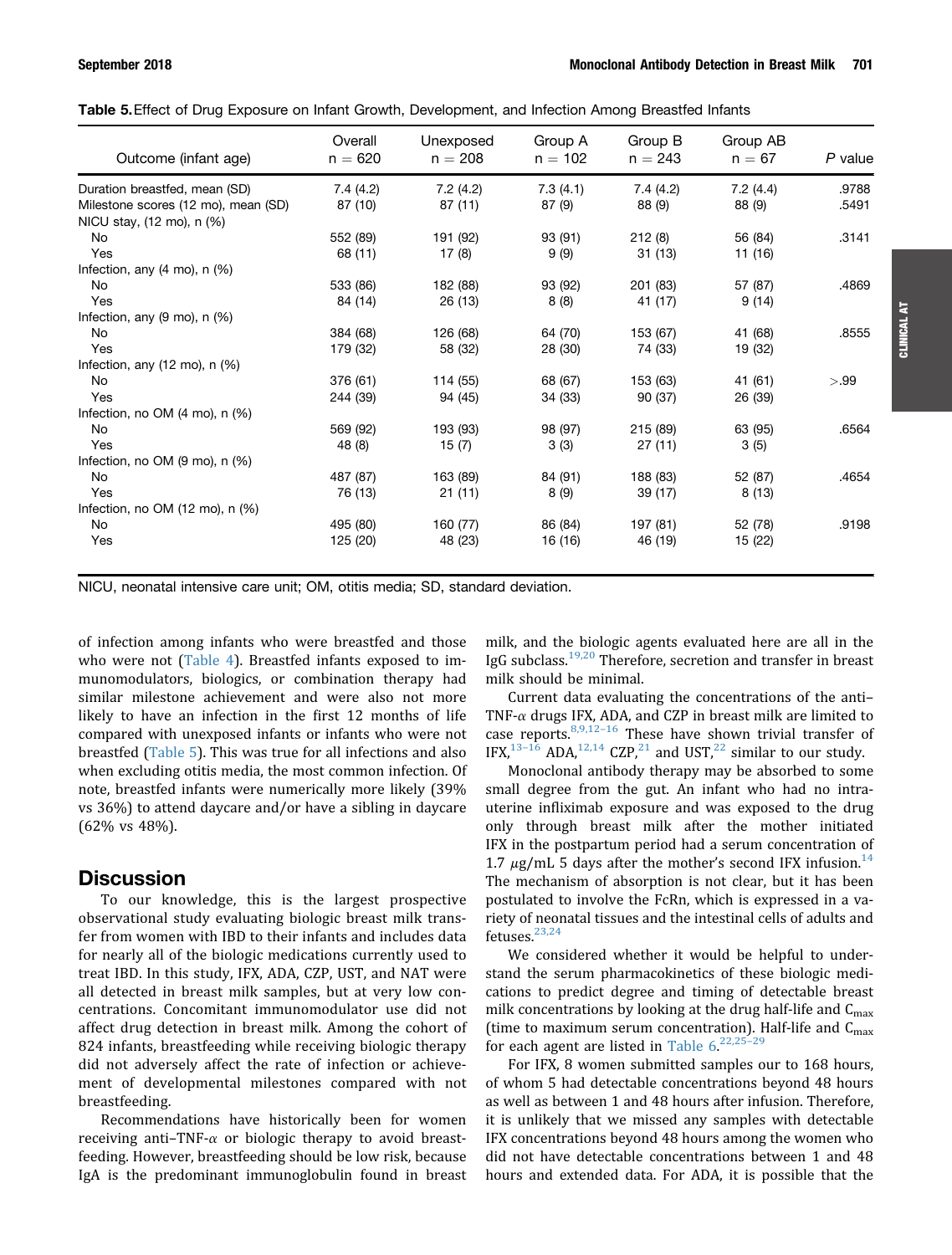| 24-48 hr |
|----------|
| 12-24 hr |
| 12-48 hr |
| N/A      |
| 12-72 hr |
| 24 hr    |
|          |

<span id="page-6-0"></span>Table 6.Biologic Pharmacokinetics and Peak Breast Milk Level

BM, breast milk; N/A, not applicable.

drug would be detected with sampling out to 7 days when peak serum concentration occurs. However, in our small sample, peak breast milk concentration was seen 12–24 hours after dosing, and no drug was detected in 7 women who provided samples out to 168 hours. Similarly, 2 women receiving CZP who provided samples out to 168 hours did not have detectable breast milk concentrations at any time point. In our small sample size for UST, peak breast milk concentrations were seen 12–72 hours after injection, and the drug was detected beyond 48 hours in 75%. Finally, for NAT, neither of the 2 women in our study submitted samples beyond 48 hours. However, as was the case in a prior case report, the drug could be detected with extended sampling. $30$ 

Finally, the overall rate of breastfeeding in the PIANO registry was 75%, which is slightly lower than the average rate of 81.1% of infants who start to breastfeed in the United States.<sup>[31](#page-7-0)</sup> Our study shows that significantly fewer women taking immunomodulators and biologics breastfeed compared with women not taking these medications. The most common reasons for not breastfeeding were concern for drug transfer to the infant and personal preference. Physician recommendation was also influential. Better data and provider and patient education should help increase rates of breastfeeding in this population.

This study has several strengths and limitations. It is the largest long-term, prospective observational study of nursing mothers and their infants. Breast milk concentrations were measured at multiple time points and infants were followed up to at least 1 year. In addition, breast milk concentrations were analyzed using assays that calibrated the standard curve with breast milk. All drug concentrations were analyzed with this assay methodology. One limitation is that the sample sizes were small for GOL, NAT, and UST. Next, lack of extended breast milk samples collected may be important. Only 22 of 72 (14%) women submitted breast milk samples between 48 hours and 168 hours after drug dosing. Whereas infusion-based medications have a  $C<sub>max</sub>$ immediately after infusion, injection-based drugs have a longer time to  $C_{\text{max}}$ . Although this was not seen in our small sample of injection-based drugs, it is possible that the drugs could be detected with extended sampling. Next, breastfeeding in general has been associated with lower rates of infection, including otitis media. $32,33$  We looked at all infections, including otitis media, and infections excluding

otitis media to be able to capture more serious infections. We also queried mothers regarding daycare exposure. Although our sample size with breast milk samples is small, the overall cohort of 824 women with breastfeeding data is well characterized and supports the low risk associated with breastfeeding while receiving biologic therapy.

Finally, infant cord drug concentrations at birth and serum concentrations after birth as a result of placental transfer may have a greater impact on infection and development outcomes than breast milk transfer, and time of breast milk sample after birth may also be important. In this study, breast milk samples were mostly obtained within 3 months of birth, when some concentration of placental transfer would be present. We did not have serum samples from all infants who also had breast milk concentrations, so we were unable to perform this analysis. However, among 14 infants who did have serum concentrations at birth, there was no correlation between infant serum concentration, age at breast milk sample, or days between blood and breast milk sample. There was also no correlation between age at breast milk sample and detection in breast milk. Furthermore, prior studies have shown no difference in infection outcomes in infants exposed in utero to biologic monotherapy based on concentration of the drug in infants at birth. $34,35$  Therefore, although lack of placental transfer data is a limitation of our study, it is not likely to have an impact on infection outcomes.

In conclusion, lactation is compatible with the use of maternal biologic therapy based on minimal transfer rates in breast milk and no association with infant infections and achievement of developmental milestones. Continued long-term prospective data collection is necessary, and more data are needed to characterize the pharmacokinetics of the newer biologic agents GOL, UST, and VED.

# References

- 1. [Mahadevan U, Martin CF, Sandler RS, et al. PIANO: a](http://refhub.elsevier.com/S0016-5085(18)34573-6/sref1) [1000 patient prospective registry of pregnancy outcomes](http://refhub.elsevier.com/S0016-5085(18)34573-6/sref1) [in women with IBD exposed to immunomodulators and](http://refhub.elsevier.com/S0016-5085(18)34573-6/sref1) [biologic yherapy \[abstract\]. Gastroenterology 2012;](http://refhub.elsevier.com/S0016-5085(18)34573-6/sref1) [142:S-149.](http://refhub.elsevier.com/S0016-5085(18)34573-6/sref1)
- 2. [Mahadevan U, Martin C, Chambers C, et al. Achievement](http://refhub.elsevier.com/S0016-5085(18)34573-6/sref2) [of developmental milestones among offspring of women](http://refhub.elsevier.com/S0016-5085(18)34573-6/sref2)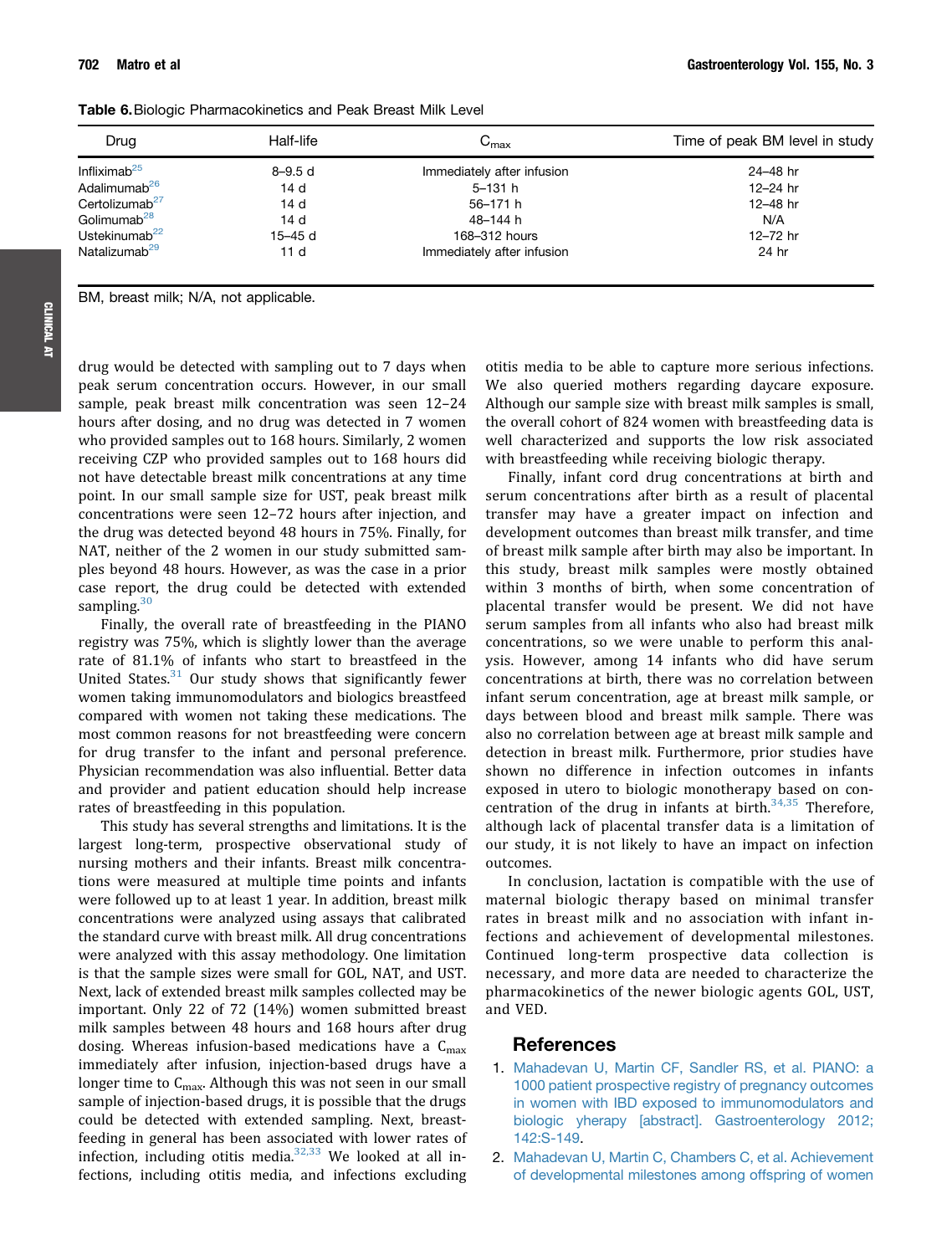<span id="page-7-0"></span>with infl[ammatory bowel disease: the PIANO registry](http://refhub.elsevier.com/S0016-5085(18)34573-6/sref2) [\[abstract\]. Gastroenterology 2014;146:S-1](http://refhub.elsevier.com/S0016-5085(18)34573-6/sref2).

- 3. [Schnitzler F, Fidder H, Ferrante M, et al. Outcome of](http://refhub.elsevier.com/S0016-5085(18)34573-6/sref3) [pregnancy in women with in](http://refhub.elsevier.com/S0016-5085(18)34573-6/sref3)flammatory bowel disease [treated with antitumor necrosis factor therapy. In](http://refhub.elsevier.com/S0016-5085(18)34573-6/sref3)flamm [Bowel Dis 2011;17:1846](http://refhub.elsevier.com/S0016-5085(18)34573-6/sref3)–[1854](http://refhub.elsevier.com/S0016-5085(18)34573-6/sref3).
- 4. [Norgard B, Hundborg HH, Jacobsen BA, et al. Disease](http://refhub.elsevier.com/S0016-5085(18)34573-6/sref4) [activity in pregnant women with Crohn](http://refhub.elsevier.com/S0016-5085(18)34573-6/sref4)'s disease and [birth outcomes: a regional Danish cohort study. Am J](http://refhub.elsevier.com/S0016-5085(18)34573-6/sref4) [Gastroenterol 2007;102:1947](http://refhub.elsevier.com/S0016-5085(18)34573-6/sref4)–[1954.](http://refhub.elsevier.com/S0016-5085(18)34573-6/sref4)
- 5. [Nguyen GC, Seow CH, Maxwell C, et al. The Toronto](http://refhub.elsevier.com/S0016-5085(18)34573-6/sref5) [consensus statement for the management of in](http://refhub.elsevier.com/S0016-5085(18)34573-6/sref5)flamma[tory bowel disease in pregnancy. Gastroenterology 2016;](http://refhub.elsevier.com/S0016-5085(18)34573-6/sref5) [150:734](http://refhub.elsevier.com/S0016-5085(18)34573-6/sref5)–[757.](http://refhub.elsevier.com/S0016-5085(18)34573-6/sref5)
- 6. [Gisbert JP, Chaparro M. Safety of anti-TNF agents dur](http://refhub.elsevier.com/S0016-5085(18)34573-6/sref6)[ing pregnancy and breastfeeding in women with in](http://refhub.elsevier.com/S0016-5085(18)34573-6/sref6)flam[matory bowel disease. Am J Gastroenterol 2013;](http://refhub.elsevier.com/S0016-5085(18)34573-6/sref6) [108:1426](http://refhub.elsevier.com/S0016-5085(18)34573-6/sref6)–[1438.](http://refhub.elsevier.com/S0016-5085(18)34573-6/sref6)
- 7. [Horst S, Kane S. The use of biologic agents in pregnancy](http://refhub.elsevier.com/S0016-5085(18)34573-6/sref7) [and breastfeeding. Gastroenterol Clin North Am 2014;](http://refhub.elsevier.com/S0016-5085(18)34573-6/sref7) [43:495](http://refhub.elsevier.com/S0016-5085(18)34573-6/sref7)–[508.](http://refhub.elsevier.com/S0016-5085(18)34573-6/sref7)
- 8. [Zelinkova Z, de Haar C, de Ridder L, et al. High intra](http://refhub.elsevier.com/S0016-5085(18)34573-6/sref8)uterine exposure to infl[iximab following maternal anti-](http://refhub.elsevier.com/S0016-5085(18)34573-6/sref8)[TNF treatment during pregnancy. Aliment Pharmacol](http://refhub.elsevier.com/S0016-5085(18)34573-6/sref8) [Ther 2011;33:1053](http://refhub.elsevier.com/S0016-5085(18)34573-6/sref8)–[1058.](http://refhub.elsevier.com/S0016-5085(18)34573-6/sref8)
- 9. [Mahadevan U, Wolf DC, Dubinsky M, et al. Placental](http://refhub.elsevier.com/S0016-5085(18)34573-6/sref9) [transfer of anti-tumor necrosis factor agents in pregnant](http://refhub.elsevier.com/S0016-5085(18)34573-6/sref9) patients with infl[ammatory bowel disease. Clin Gastro](http://refhub.elsevier.com/S0016-5085(18)34573-6/sref9)[enterol Hepatol 2013;11:286](http://refhub.elsevier.com/S0016-5085(18)34573-6/sref9)–[292](http://refhub.elsevier.com/S0016-5085(18)34573-6/sref9).
- 10. [Haghikia A, Langer-Gould A, Rellensmann G, et al.](http://refhub.elsevier.com/S0016-5085(18)34573-6/sref10) [Natalizumab use during the third trimester of pregnancy.](http://refhub.elsevier.com/S0016-5085(18)34573-6/sref10) [JAMA Neurol 2014;71:891](http://refhub.elsevier.com/S0016-5085(18)34573-6/sref10)–[895](http://refhub.elsevier.com/S0016-5085(18)34573-6/sref10).
- 11. [American Academy of Pediatrics. Breastfeeding](http://refhub.elsevier.com/S0016-5085(18)34573-6/sref11) [and the use of human milk. Pediatrics 2012;129:](http://refhub.elsevier.com/S0016-5085(18)34573-6/sref11) [e827](http://refhub.elsevier.com/S0016-5085(18)34573-6/sref11)–[e841.](http://refhub.elsevier.com/S0016-5085(18)34573-6/sref11)
- 12. [Ben-Horin S, Yavzori M, Katz L, et al. Adalimumab level](http://refhub.elsevier.com/S0016-5085(18)34573-6/sref12) [in breast milk of a nursing mother \[letter to the editor\].](http://refhub.elsevier.com/S0016-5085(18)34573-6/sref12) [Clin Gastroenterol Hepatol 2010;8:475](http://refhub.elsevier.com/S0016-5085(18)34573-6/sref12)–[476](http://refhub.elsevier.com/S0016-5085(18)34573-6/sref12).
- 13. [Ben-Horin S, Yavzori M, Kopylov U, et al. Detection of](http://refhub.elsevier.com/S0016-5085(18)34573-6/sref13) infl[iximab in breast milk of nursing mothers with](http://refhub.elsevier.com/S0016-5085(18)34573-6/sref13) infl[ammatory bowel disease. J Crohns Colitis 2011;](http://refhub.elsevier.com/S0016-5085(18)34573-6/sref13) [5:555](http://refhub.elsevier.com/S0016-5085(18)34573-6/sref13)–[558.](http://refhub.elsevier.com/S0016-5085(18)34573-6/sref13)
- 14. [Fritzsche J, Pilch A, Mury D. IFX and ADA use during](http://refhub.elsevier.com/S0016-5085(18)34573-6/sref14) [breast feeding. J Clin Gastro 2012;46:718](http://refhub.elsevier.com/S0016-5085(18)34573-6/sref14)–[719](http://refhub.elsevier.com/S0016-5085(18)34573-6/sref14).
- 15. [Stengel J. Is IFX safe to use while breastfeeding? World J](http://refhub.elsevier.com/S0016-5085(18)34573-6/sref15) [Gastro 2008;14:3085](http://refhub.elsevier.com/S0016-5085(18)34573-6/sref15)–[3087.](http://refhub.elsevier.com/S0016-5085(18)34573-6/sref15)
- 16. [Kane S, Ford J, Cohen R. Absence of IFX in infants and](http://refhub.elsevier.com/S0016-5085(18)34573-6/sref16) [breast milk from nursing mothers receiving therapy for](http://refhub.elsevier.com/S0016-5085(18)34573-6/sref16) [CD before and after delivery. J Clin Gastro 2009;43:613](http://refhub.elsevier.com/S0016-5085(18)34573-6/sref16)– [616](http://refhub.elsevier.com/S0016-5085(18)34573-6/sref16).
- 17. [Squires](http://refhub.elsevier.com/S0016-5085(18)34573-6/sref17) [J,](http://refhub.elsevier.com/S0016-5085(18)34573-6/sref17) [Twombly](http://refhub.elsevier.com/S0016-5085(18)34573-6/sref17) [E,](http://refhub.elsevier.com/S0016-5085(18)34573-6/sref17) [Bricker](http://refhub.elsevier.com/S0016-5085(18)34573-6/sref17) [D,](http://refhub.elsevier.com/S0016-5085(18)34573-6/sref17) [et](http://refhub.elsevier.com/S0016-5085(18)34573-6/sref17) [al.](http://refhub.elsevier.com/S0016-5085(18)34573-6/sref17) [ASQ-3](http://refhub.elsevier.com/S0016-5085(18)34573-6/sref17)™ [user](http://refhub.elsevier.com/S0016-5085(18)34573-6/sref17)'s [guide. 3rd ed. Baltimore: Brookes Publishing Co, 2009.](http://refhub.elsevier.com/S0016-5085(18)34573-6/sref17)
- 18. [Wang SL, Ohrmund L, Hauenstein S, et al. Development](http://refhub.elsevier.com/S0016-5085(18)34573-6/sref18) [and validation of a homogeneous mobility shift assay for](http://refhub.elsevier.com/S0016-5085(18)34573-6/sref18) the measurement of infl[iximab and antibodies-to](http://refhub.elsevier.com/S0016-5085(18)34573-6/sref18)infl[iximab levels in patient serum. J Immunol Methods](http://refhub.elsevier.com/S0016-5085(18)34573-6/sref18) [2012;31;382\(1](http://refhub.elsevier.com/S0016-5085(18)34573-6/sref18)–[2\):177](http://refhub.elsevier.com/S0016-5085(18)34573-6/sref18)–[188](http://refhub.elsevier.com/S0016-5085(18)34573-6/sref18).
- 19. [Van de Perre P. Transfer of antibody via mother](http://refhub.elsevier.com/S0016-5085(18)34573-6/sref19)'s milk. [Vaccine 2003;21:3374](http://refhub.elsevier.com/S0016-5085(18)34573-6/sref19)–[3376](http://refhub.elsevier.com/S0016-5085(18)34573-6/sref19).
- 20. [Gasparoni A, Avanzini A, Ravagni Probizer F, et al. IgG](http://refhub.elsevier.com/S0016-5085(18)34573-6/sref20) [subclasses compared in maternal and cord serum and](http://refhub.elsevier.com/S0016-5085(18)34573-6/sref20) [breast milk. Arch Dis Child 1992;67:41](http://refhub.elsevier.com/S0016-5085(18)34573-6/sref20)–[43](http://refhub.elsevier.com/S0016-5085(18)34573-6/sref20).
- 21. [Clowse MEB, Forger F, Hwang C, et al. Evaluating](http://refhub.elsevier.com/S0016-5085(18)34573-6/sref21) [transfer of certolizumab pegol into breast milk: results](http://refhub.elsevier.com/S0016-5085(18)34573-6/sref21) [from a prospecting, postmarketing, multicenter phar](http://refhub.elsevier.com/S0016-5085(18)34573-6/sref21)[macokinetic study. J Am Acad Dermatol 2017;76:AB127.](http://refhub.elsevier.com/S0016-5085(18)34573-6/sref21)
- 22. Stelara [package insert]. Horsham, PA: Janssen Pharmaceutical Companies, 2016. [https://www.stelarainfo.](https://www.stelarainfo.com/pdf/prescribinginformation.pdf) [com/pdf/prescribinginformation.pdf](https://www.stelarainfo.com/pdf/prescribinginformation.pdf). Accessed April 4, 2017.
- 23. [Israel EJ, Taylor S, Wu Z, et al. Expression of the](http://refhub.elsevier.com/S0016-5085(18)34573-6/sref23) [neonatal Fc receptor FcRn, on human intestinal epithelial](http://refhub.elsevier.com/S0016-5085(18)34573-6/sref23) [cells. Immunology 1997;92:69](http://refhub.elsevier.com/S0016-5085(18)34573-6/sref23)–[74.](http://refhub.elsevier.com/S0016-5085(18)34573-6/sref23)
- 24. [Shah U, Dickinson BL, Blumberg RS, et al. Distribution of](http://refhub.elsevier.com/S0016-5085(18)34573-6/sref24) [the IgG Fc receptor, FcRn, in the human fetal intestine.](http://refhub.elsevier.com/S0016-5085(18)34573-6/sref24) [Pediatr Res 2003;53:295](http://refhub.elsevier.com/S0016-5085(18)34573-6/sref24)–[301.](http://refhub.elsevier.com/S0016-5085(18)34573-6/sref24)
- 25. Infliximab [package insert]. Horsham, PA: Janssen Pharmaceutical Companies, 2015. [http://www.remicadehcp.](http://www.remicadehcp.com/shared/product/remicade/prescribing-information.pdf) [com/shared/product/remicade/prescribing-information.pdf](http://www.remicadehcp.com/shared/product/remicade/prescribing-information.pdf). Accessed April 21, 2017.
- 26. Adalimumab [package insert]. North Chicago, IL: AbbVie Inc, 2017. [http://www.rxabbvie.com/pdf/humira.](http://www.rxabbvie.com/pdf/humira.pdf) [pdf](http://www.rxabbvie.com/pdf/humira.pdf). Accessed April 21, 2017.
- 27. Certolizumab [package insert]. Smyma, GA: UCB, Inc, 2016. [https://www.cimzia.com/assets/pdf/Prescribing\\_](https://www.cimzia.com/assets/pdf/Prescribing_Information.pdf) [Information.pdf.](https://www.cimzia.com/assets/pdf/Prescribing_Information.pdf) Accessed April 21, 2017.
- 28. Golimumab [package insert]. Horsham, PA: Janssen Pharmaceutical Companies, 2017. [https://www.](https://www.simponihcp.com/sites/www.simponihcp.com/files/prescribing-information.pdf) [simponihcp.com/sites/www.simponihcp.com/](https://www.simponihcp.com/sites/www.simponihcp.com/files/prescribing-information.pdf)files/prescrib [ing-information.pdf](https://www.simponihcp.com/sites/www.simponihcp.com/files/prescribing-information.pdf). Accessed April 21, 2017.
- 29. Natalizumab [package insert]. Cambridge, MA: Biogen, Inc, 2015. [https://www.tysabrihcp.com/content/dam/](https://www.tysabrihcp.com/content/dam/commercial/multiple-sclerosis/tysabri/hcp/en_us/pdf/PI%20I61061-22_clean.pdf) [commercial/multiple-sclerosis/tysabri/hcp/en\\_us/pdf/PI](https://www.tysabrihcp.com/content/dam/commercial/multiple-sclerosis/tysabri/hcp/en_us/pdf/PI%20I61061-22_clean.pdf) [%20I61061-22\\_clean.pdf.](https://www.tysabrihcp.com/content/dam/commercial/multiple-sclerosis/tysabri/hcp/en_us/pdf/PI%20I61061-22_clean.pdf) Accessed April 21, 2017.
- 30. [Baker T, Cooper S, Kessler L, et al. Transfer of natali](http://refhub.elsevier.com/S0016-5085(18)34573-6/sref30)[zumab into breast milk in a mother with multiple](http://refhub.elsevier.com/S0016-5085(18)34573-6/sref30) [sclerosis. J Human Lact 2015;31:233](http://refhub.elsevier.com/S0016-5085(18)34573-6/sref30)–[236.](http://refhub.elsevier.com/S0016-5085(18)34573-6/sref30)
- 31. Centers for Disease Control and Prevention, National Center for Chronic Disease Prevention and Health Promotion, Division of Nutrition, Physical Activity, and Obesity. Breastfeeding report card: progressing toward national breastfeeding goals 2016. [https://www.cdc.gov/](https://www.cdc.gov/breastfeeding/data/reportcard.htm) [breastfeeding/data/reportcard.htm](https://www.cdc.gov/breastfeeding/data/reportcard.htm). Accessed April 12, 2017.
- 32. [Sabirov A, Casey J, Murphy T, et al. Breastfeeding is](http://refhub.elsevier.com/S0016-5085(18)34573-6/sref32) [associated with a reduced frequency of acute otitis](http://refhub.elsevier.com/S0016-5085(18)34573-6/sref32) [media and high serum antibody levels against NTHi and](http://refhub.elsevier.com/S0016-5085(18)34573-6/sref32) [outer membrane protein vaccine antigen candidate P6.](http://refhub.elsevier.com/S0016-5085(18)34573-6/sref32) [Pediatr Res 2009;66:565](http://refhub.elsevier.com/S0016-5085(18)34573-6/sref32)–[570.](http://refhub.elsevier.com/S0016-5085(18)34573-6/sref32)
- 33. [Li R, Dee D, Li CM, et al. Breastfeeding and](http://refhub.elsevier.com/S0016-5085(18)34573-6/sref33) [risk of infections at 6 years. Pediatrics 2014;134:](http://refhub.elsevier.com/S0016-5085(18)34573-6/sref33) [S13](http://refhub.elsevier.com/S0016-5085(18)34573-6/sref33)–[S20.](http://refhub.elsevier.com/S0016-5085(18)34573-6/sref33)
- 34. [Mahadevan U, Martin C, Kane S, et al. Do infant serum](http://refhub.elsevier.com/S0016-5085(18)34573-6/sref34) [levels of biologic agents at birth predict risk of adverse](http://refhub.elsevier.com/S0016-5085(18)34573-6/sref34) [outcomes? Results from the PIANO Registry. Gastroen](http://refhub.elsevier.com/S0016-5085(18)34573-6/sref34)[terology 2016;150:S91](http://refhub.elsevier.com/S0016-5085(18)34573-6/sref34)–[S92](http://refhub.elsevier.com/S0016-5085(18)34573-6/sref34).
- 35. [Julsgaard M, Christensen LA, Gibson PR, et al. Con](http://refhub.elsevier.com/S0016-5085(18)34573-6/sref35)[centrations of adalimumab and in](http://refhub.elsevier.com/S0016-5085(18)34573-6/sref35)fliximab in mothers and